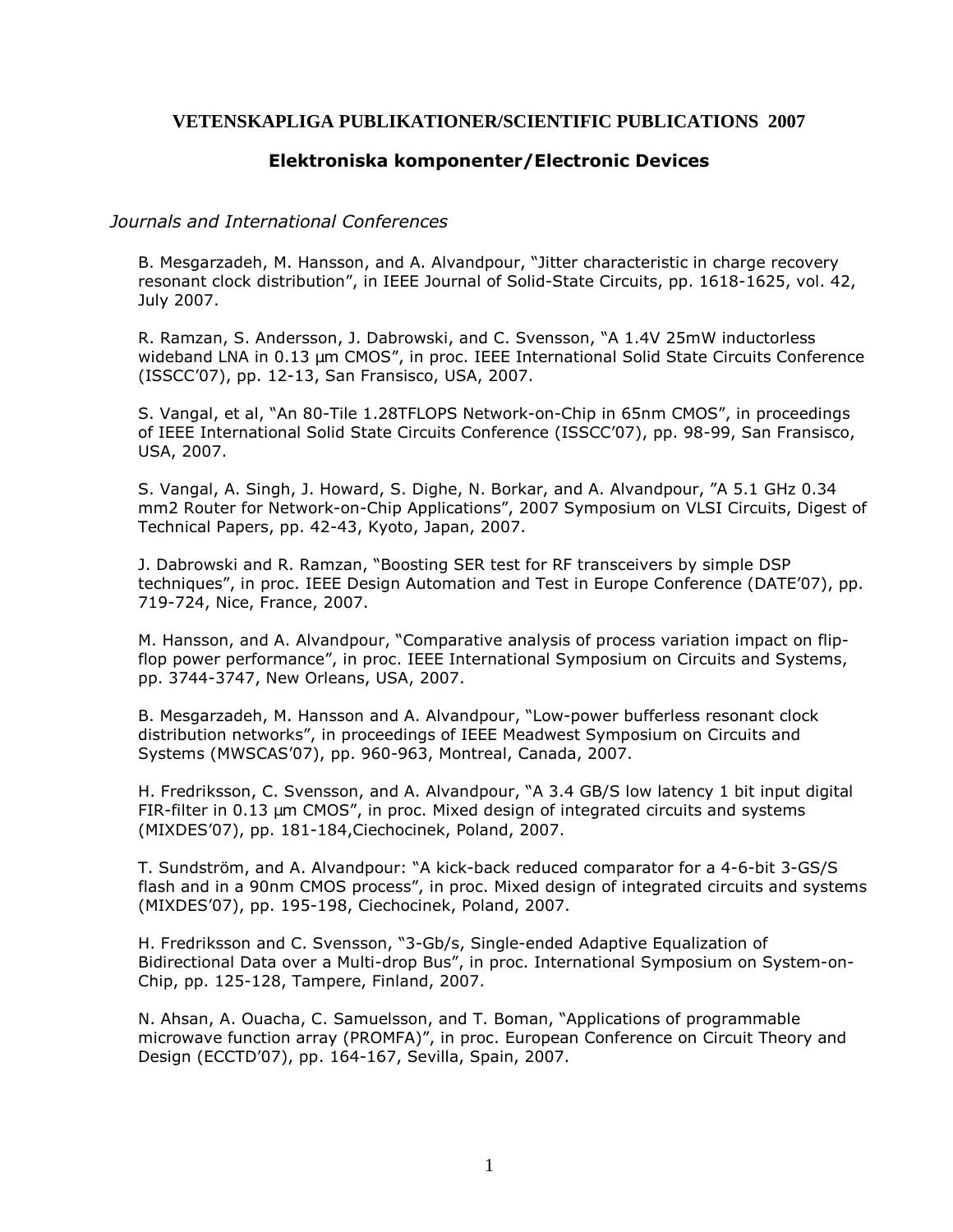S. Andersson, I. Carlsson, S. Natarajan, and A. Alvandpour, "A 128Kb 5T SRAM in 0.18mm CMOS", International Conference on Memory Technology and Design (ICMTD´07), pp. 185- 188, Giens, France, 2007.

S. Andersson, R. Ramzan, J. Dabrowski, and C. Svensson, "Multiband direct RF-sampling receiver front-end for WLAN in 0.13 µm CMOS", in proc. European Conference on Circuit Theory and Design (ECCTD'07), pp. 168-171, Sevilla, Spain, 2007.

A. Kashif, T. Johansson, C. Svensson, and Q. Wahab: "A new large signal simulation technique to study non-linear effects of microwave power transistor", in proc. International Semiconductor Device Research Symposium (ISDRS'07), Maryland, USA, 2007.

N. Ahsan, A. Ouacha, J. Dabrowski, and C. Samuelsson, "Dual band tunable LNA for flexible RF front-end", in proceedings of International Bhurban Conference on Applied Sciences & Technology (IBCAST´07), 2007, Islamabad, Pakistan, 2007.

S.Azam, C. Svensson, and Q. Wahab, "Designing of high efficiency power amplifier based on physical model of SiC MESFET in TCAD", in proceedings of International Bhurban Conference on Applied Sciences & Technology (IBCAST´07**)**, Islamabad, Pakistan, 2007.

A. Kashif, C. Svensson, and Q. Wahab, "High power LDMOS transistor for RF-amplifiers", in proc. International Bhurban Conference on Applied Sciences & Technology (IBCAST´07), Islamabad, Pakistan, 2007.

#### *National Conferences*

N. Ahsan, A. Ouacha, C. Samuelsson and T. Boman, "A widely tunable filter using generic PROMFA cells", in proc. Swedish System-on-Chip Conference (SSoCC´07), Fiskebäckskil, 2007.

S. Andersson, R. Ramzan, J. Dabrowski and C. Svensson, "Flexible direct RF-sampling receiver front-end in 0.13 um CMOS", in proc. Swedish System-on-Chip Conference (SSoCC´07), Fiskebäckskil, 2007.

H. Fredriksson and C. Svensson, "Single-ended adaptive equalization of bidirectional data communication utilizing reciprocity", in proc. Swedish System-on-Chip Conference (SSoCC´07), Fiskebäckskil, 2007.

M. Hansson and A. Alvandpour: "Impact of process variation on flip-flop power-performance in 90nm CMOS", in proc. Swedish System-on-Chip Conference (SSoCC´07), Fiskebäckskil, 2007.

A. Kashif, T. Johansson, C. Svensson, T. Arnborg and Q. Wahab: "Enhancement in RF performance of LDMOS transistor utilizing large signal TCAD physical simulation", in proc. Conference on RF measurement technology (RFMTC'07), Gävle, 2007.

B. Mesgarzadeh, M. Hansson and A. Alvandpour, "Low-power low-jitter bufferless resonant clocking", in proceedings of Swedish System-on-Chip Conference (SSoCC'07), Fiskebäckskil, 2007.